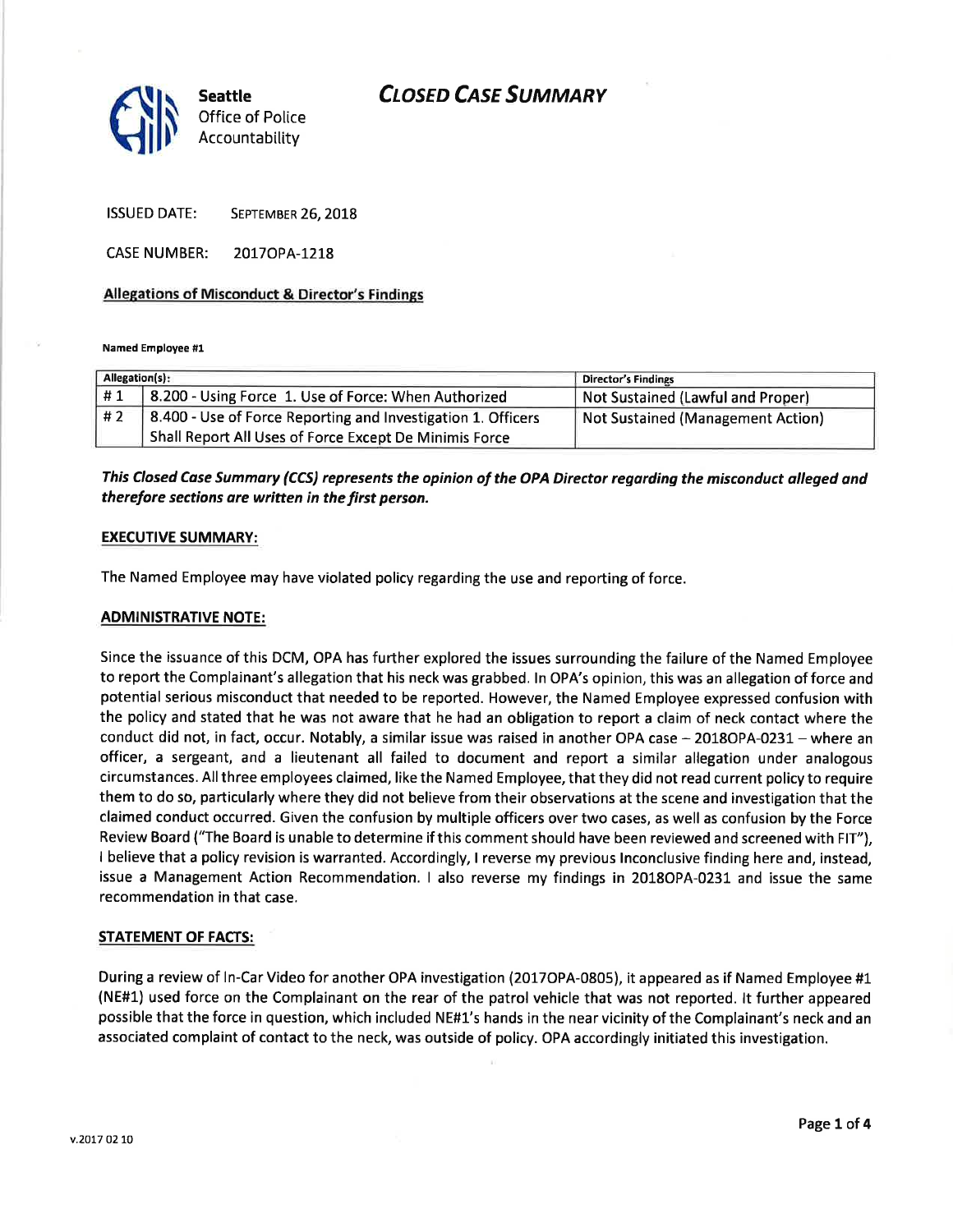# **CLOSE CASE SUMMARY**



OPA CASE NUMBER: 2017OPA-1218

The Complainant was arrested for shoplifting. When officers tried to seat him in the rear of the patrol vehicle, he was uncooperative. Multiple officers were needed to get him into the back of the car. NE#1 sat in the rear right seat next to the Complainant and tried to get him seated.

The rear ln-Car Video (lCV) from the patrol vehicle showed the force used by NE#1 in an attempt to secure the Complainant. He first appeared to grab the Complainant's torso from the rear to pull him fully into the patrol vehicle. NE#1 grabbed him underneath his arms and pulled him backwards. The Complainant was seated, but continued to move his head and shoulders towards the open door. His foot was also outside of the open door. NE#1 attempted to place the seatbelt on the Complainant. While this appeared to be initially successful, the Complainant jerked his body towards the open door again and began sitting sideways in the rear seat with his back facing towards NE#1. NE#1 again tried to pull the Complainant into the patrol vehicle, but was unable to get him properly seated and completely inside. At that time, NE#l cupped his hand underneath the Complainant's chin and moved the Complainant's head towards him. This caused the Complainant to move back into the car and to be seated facing forward. At this time, the Complainant referenced his neck and NE#1 told him that "no one is grabbing your neck." NE#1- pushed the Complainant's head down and then pulled his body forcefully into the car. This enabled the officer at the other side of the patrol vehicle to close the open door. NE#1 then exited the rear of the patrol vehicle and closed the open door on his side.

While the Complainant alleged after the incident that he was "slammed" into the ground by officers, he made no mention of any force being used against him by NE#1 when he was in the rear of the patrol vehicle. He explicitly did not allege that his neck was restrained or that he was choked.

As part of its investigation, OPA attempted to interview the Complainant; however, the Complainant refused to provide a recorded statement. OPA did interview NE#1. He explained that he used the force in question to ensure that the Complainant was secured inside of the car and could be transported from the scene. He denied ever making contact with the Complainant's neck or throat. He further denied ever choking the Complainant. NE#1 contended that the force he used was de minimis and stated that, as such, he did not report it to a supervisor. He further stated that he did not believe that the Complainant's mention of his neck during the force warranted any reporting to a supervisor.

### **ANALYSIS AND CONCLUSIONS:**

## Named Employee #1 - Allegations #1 8.200 - Using Force 1. Use of Force: When Authorized

SPD Policy 8.200(1) requires that force used by officers be reasonable, necessary and proportional. Whether force is reasonable depends "on the totality of the circumstances" known to the officers at the time of the force and must be balanced against "the rights of the subject, in light of the circumstances surrounding the event." (SPD Policy 8.200(1).) The policy lists a number of factors that should be weighed when evaluating reasonableness. (See id.) Force is necessary where "no reasonably effective alternative appears to exist, and only then to the degree which is reasonable to effect a lawful purpose." (/d.) Lastly, the force used must be proportional to the threat posed to the officer. (Id.)

Once the Complainant was placed under arrest, NE#1 had the lawful authority to secure him in the rear of the patrol vehicle in order to transport him from the scene. When the Complainant continued to resist being secured, NE#1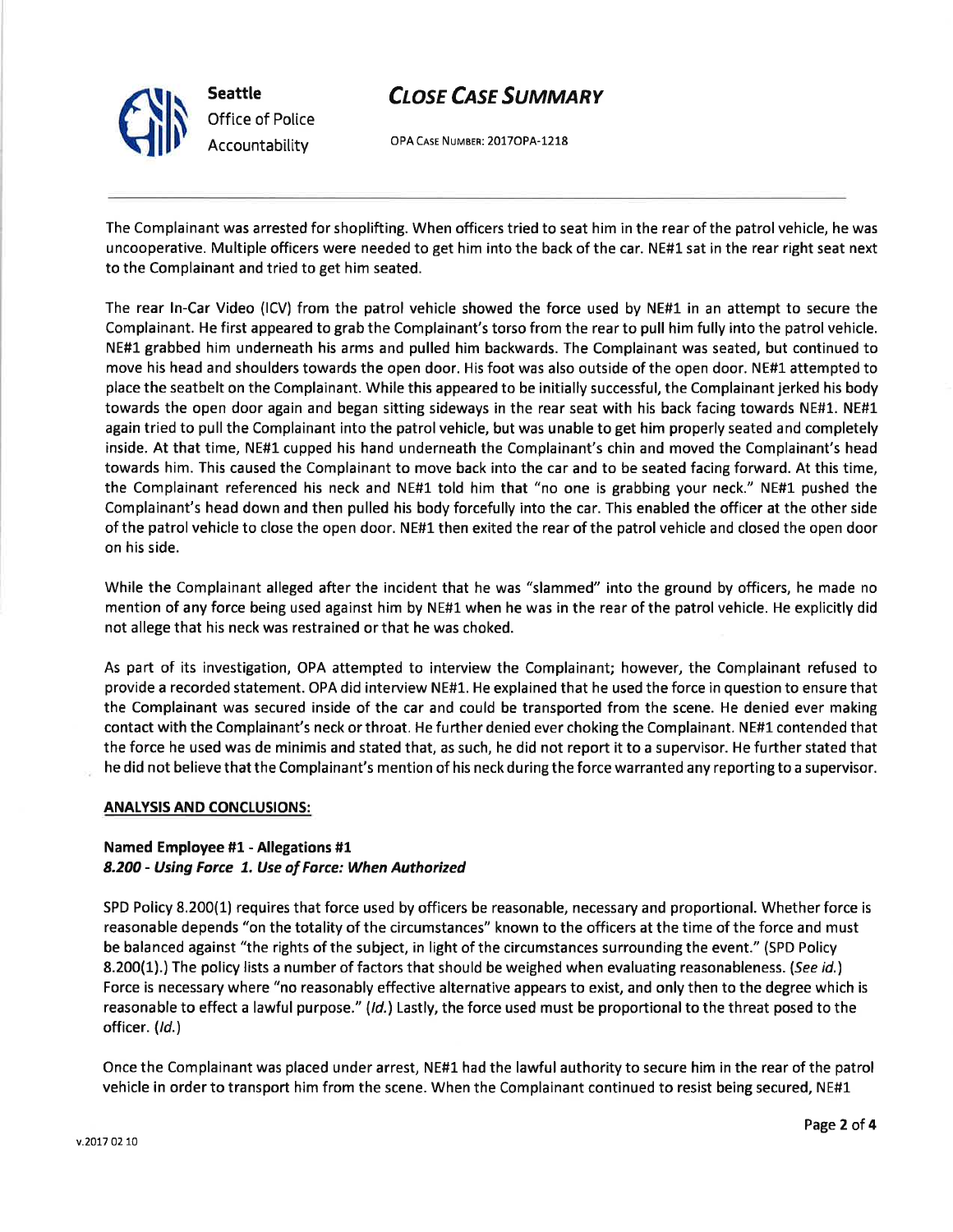## **CLOSE CASE SUMMARY**



Office of Police Accountability

OPA CASE NUMBER: 2017OPA-1218

was permitted to use force in order to get the Complainant seated, seat belted, and to close the doors of the patrol vehicle. NE#1 initially tried to pull the Complainant backwards, but this did not effectuate the desired result. As he explained during his OPA interview, NE#1 decided to cup the Complainant's chin and use that as leverage to move him back into the patrol car. This worked and he was able to get the Complainant seated and secured. From my review of the video, I find no evidence that NE#1 made any contact with the Complainant's neck, let alone that he deliberately did so or that he choked the Complainant.

For the above reasons, I find the force used by NE#1 to have been reasonable. I further find that it was necessary under the circumstances in order to get the Complainant secured the patrol vehicle. I believe that NE#1 did not believe that there were any reasonable alternatives to that force at the time. Lastly, I find that the force was proportional to the Complainant's conduct. The Complainant repeatedly physically resisted officers' attempts to secure him in the patrol vehicle. Force was required to ensure compliance and only the least amount of force necessary was used to effectuate NE#1's lawful goals.

Accordingly, I recommend that this allegation be Not Sustained – Lawful and Proper.

Recommended Finding: Not Sustained (lawful and Proper)

## Named Employee #1 - Allegation #2

8.400 - Use of Force Reporting and Investigation 1. Officers Shall Report All Uses of Force Except De Minimis Force

SPD Policy 8.400-POL-1 requires that officers report all uses of force except de minimis force. Here, NE#1 admittedly did not report the force he used in the rear of the patrol car. His explanation for why he did not do so was because he believed it to have been de minimis. I agree. As such, I find that he was not required to report this force.

However, NE#1 also did not report the Complainant's comment concerning the grabbing of his neck to a supervisor NE#1 did not do so because he claimed that he did not actually touch or grab the Complainant's neck and because he did not believe that he was required to report something that did not occur.

ln the first version of this DCM, I recommended that this allegation be Not Sustained - lnconclusive. I based that on the following analysis:

> From my review of the policy, it is unclear whether the Complainant's allegation and associated contact was required to be reported. A neck or carotid hold must be reported and documented as Type III force; however, there is no evidence that such force was used here. While NE#1 may not have been required to document what occurred, he should of, at the very least, notified a supervisor of what was said. Notably, this was not a matter of NE#1 not hearing the allegation made. He clearly did so and responded to it. This did not occur here and this specific application of force and the allegation concerning the Complainant's neck was not reviewed until OPA evaluated it during this investigation. Again, while I cannot definitively say that NE#1 violated policy, it certainly would have been best practice for him to have reported what occurred to a supervisor. I counsel him to do so in the future.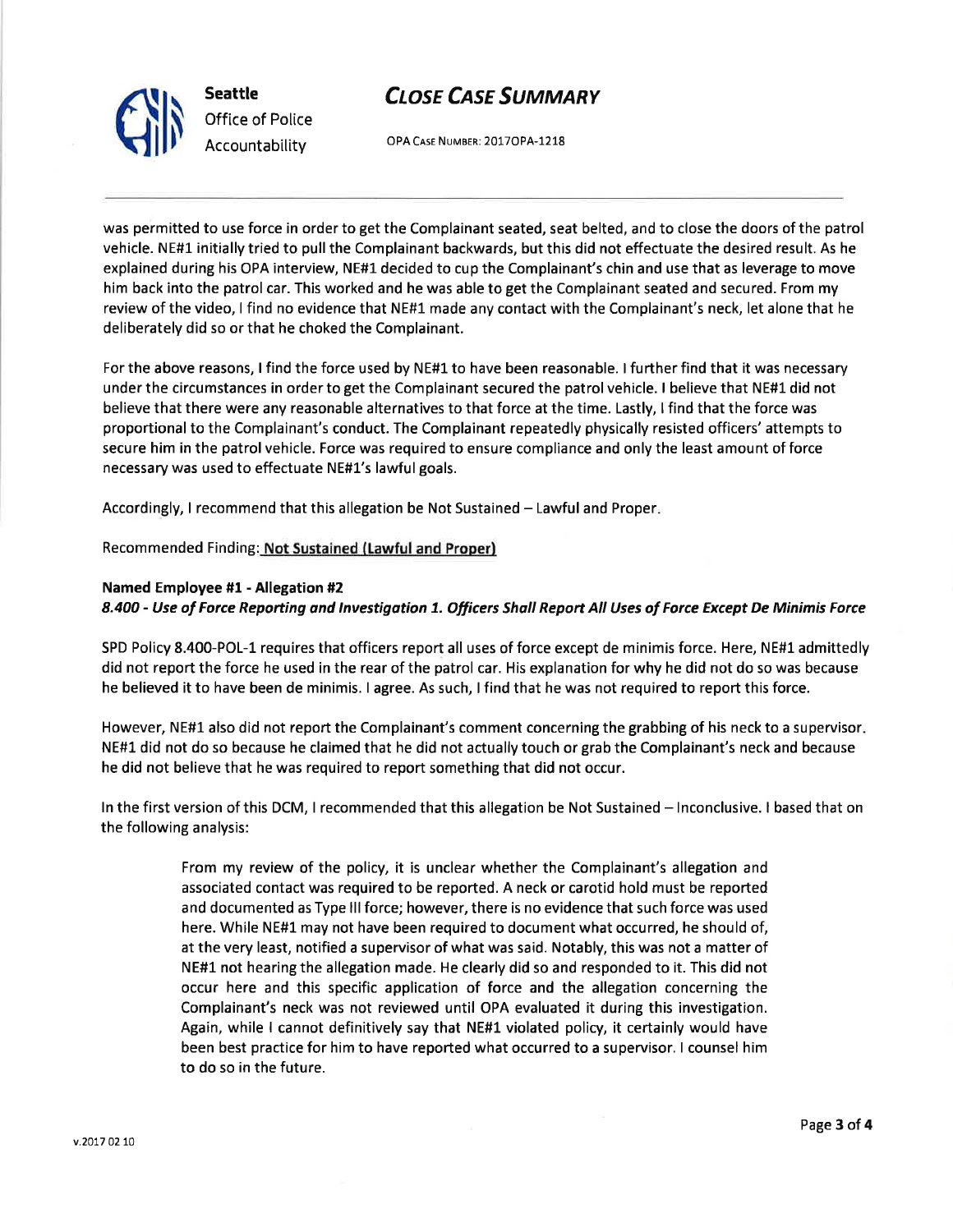



OPA Case NUMBER: 2O1TOPA-I218

After the conclusion of this case and after he received the closed case summary, NE#1 contacted OPA and expressed his confusion concerning this finding. He stated that he believed that the lnconclusive determination was unfair. He noted that he did not know that he was required to report this type of claim and, had he known this, he would have done so.

As discussed above, NE#1's argument that the policy and training in this area is unclear is legitimate. As the policy is currently written, an officer could plausibly assert, as NE#l did, that reporting is not required. The Department should revise the policy to provide clarity on this matter and to ensure that such complaints will be critically reviewed in all cases moving forward. For these reasons, I recommend that this allegation be Not Sustained -Management Action Recommendation.

<sup>a</sup> Management Action Recommendation: ln SPD Policy 8.400, OPA suggests adding "complaint of contact with a subject's neck" as a trigger for Type I Use of Force reporting and investigation. ln the alternative, the Department should consider creating a separate reporting event for such an occurrence, similar to the Handcuff Discomfort report set forth in SPD Policy 8.400-POL-Z, to document and critically review such complaints.

Recommended Finding: Not Sustained (Management Action)